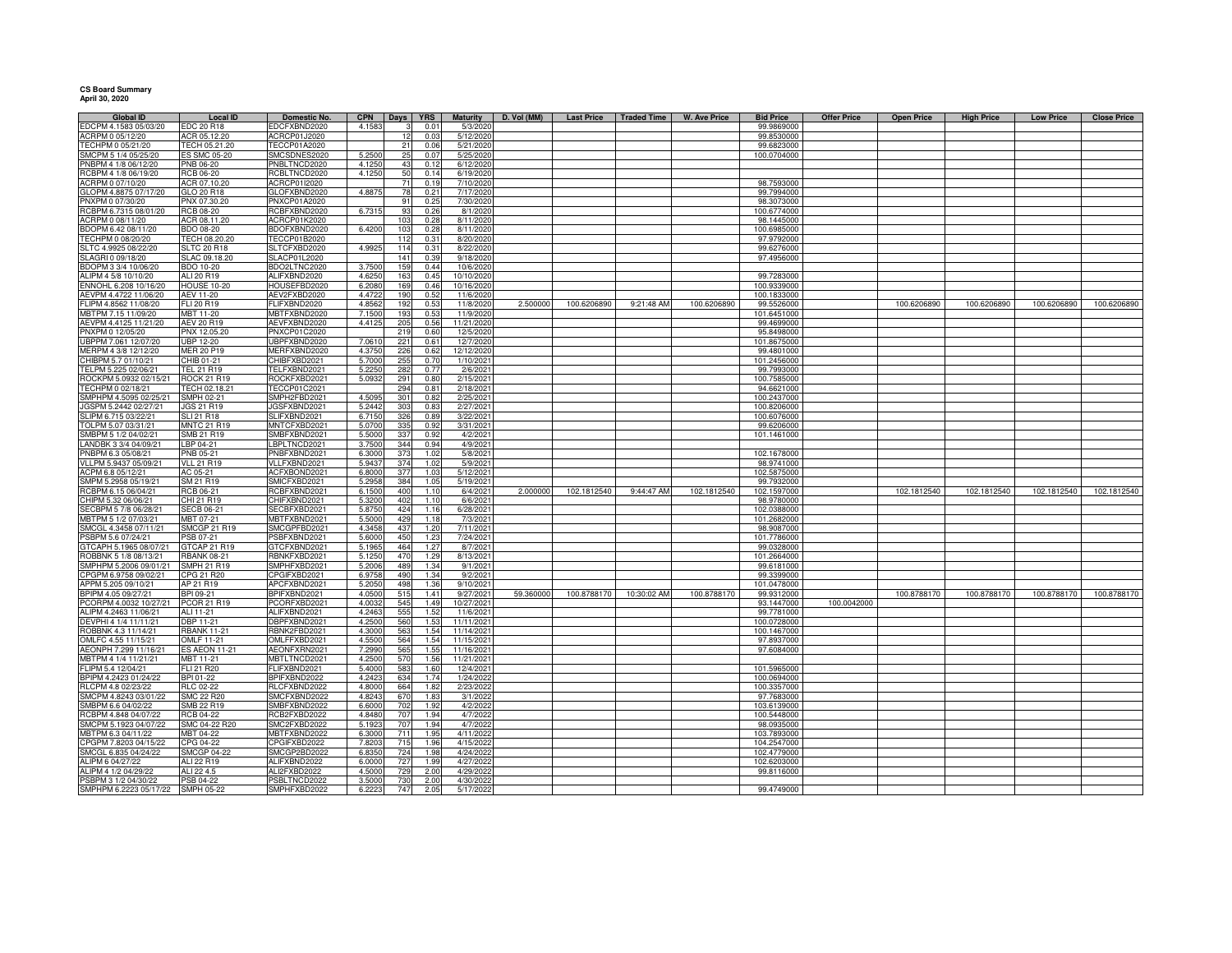| <b>Global ID</b>                              | <b>Local ID</b>                  | <b>Domestic No.</b>          | <b>CPN</b>       | Days             | <b>YRS</b>   | <b>Maturity</b>        | D. Vol (MM) | <b>Last Price</b>          | <b>Traded Time</b>         | <b>W. Ave Price</b>        | <b>Bid Price</b>           | <b>Offer Price</b> | <b>Open Price</b> | <b>High Price</b>          | <b>Low Price</b>           | <b>Close Price</b>         |
|-----------------------------------------------|----------------------------------|------------------------------|------------------|------------------|--------------|------------------------|-------------|----------------------------|----------------------------|----------------------------|----------------------------|--------------------|-------------------|----------------------------|----------------------------|----------------------------|
| CHIBPM 3 1/4 05/18/22                         | CHIB 05-22                       | CHIBLTNC2022                 | 3.2500           | 748              | 2.05         | 5/18/2022              |             |                            |                            |                            |                            |                    |                   |                            |                            |                            |
| SLTC 5.5796 05/22/22                          | <b>SLTC 22 R20</b>               | SLTCFXBD2022                 | 5.5796           | 752              | 2.06         | 5/22/2022              |             |                            |                            |                            | 101.9047000                |                    |                   |                            |                            |                            |
| UBPPM 6 06/03/22                              | UBP 06-22                        | UBPFXBND2022                 | 6.0000           | 764              | 2.09         | 6/3/2022               |             |                            |                            |                            | 103.5664000                |                    |                   |                            |                            |                            |
| PNBPM 3 1/4 06/06/22                          | PNB 06-22                        | PNBLTNCD2022                 | 3.2500           | 767              | 2.10         | 6/6/2022               |             |                            |                            |                            |                            |                    |                   |                            |                            |                            |
| BPIFAM 4.3 06/16/22                           | <b>BFSB 06-22</b>                | BFSBFXBD2022                 | 4.3000           | 777              | 2.13         | 6/16/2022              |             |                            |                            |                            | 100.0993000                |                    |                   |                            |                            |                            |
| ENNOHL 6.131 07/16/22                         | <b>HOUSE 22 R20</b>              | HOUSEFBD2022                 | 6.1310           | 807              | 2.21         | 7/16/202               |             |                            |                            |                            | 99.2473000                 |                    |                   |                            |                            |                            |
| SMPM 6.9442 07/16/22                          | SM 22 R19                        | SMICFXBD2022                 | 6.9442           | 807              | 2.21         | 7/16/2022              |             |                            |                            |                            | 104.8426000                |                    |                   |                            |                            |                            |
| BDOPM 4.408 08/03/22<br>AEVPM 5.0056 08/06/22 | BDO 08-22<br>AEV 22 R20          | BDOFXBND2022<br>AEVFXBND2022 | 4.4080<br>5.005  | 825              | 2.26         | 8/3/2022<br>8/6/2022   | 100.000000  |                            |                            |                            | 100.1235000<br>100.8623000 |                    | 101.3979880       |                            |                            |                            |
| FLIPM 5.3567 08/20/22                         | <b>FLI 22 R20</b>                | FLIFXBND2022                 | 5.356            | 828<br>842       | 2.27<br>2.31 | 8/20/2022              | 2.000000    | 101.1833080<br>102.2959990 | 10:28:03 AM<br>11:13:14 AM | 101.2906480<br>102.2959990 | 102.1859000                |                    | 102.2959990       | 101.3979880<br>102.2959990 | 101.1833080<br>102.2959990 | 101.1833080<br>102.2959990 |
| EWPM 4 09/21/22                               | EW 09-22                         | EWBLTNCD2022                 | 4.0000           | 874              | 2.39         | 9/21/202               |             |                            |                            |                            |                            |                    |                   |                            |                            |                            |
| PNBPM 3 3/4 10/27/22                          | PNB 10-22                        | PNB2LTNC2022                 | 3.7500           | 910              | 2.49         | 10/27/202              |             |                            |                            |                            |                            |                    |                   |                            |                            |                            |
| AUBPM 4 5/8 11/07/22                          | AUB 11-22                        | AUBFXBND2022                 | 4.6250           | 921              | 2.52         | 11/7/2022              |             |                            |                            |                            | 100.6499000                |                    |                   |                            |                            |                            |
| CBPM 4.426 11/13/22                           | <b>RCB 11-22</b>                 | RCBFXBND2022                 | 4.4260           | 927              | 2.54         | 11/13/2022             |             |                            |                            |                            | 100.1803000                |                    |                   |                            |                            |                            |
| HIBPM 3.65 12/02/22                           | CHIB 12-22                       | CHIB2LTN2022                 | 3.6500           | 946              | 2.59         | 12/2/2022              |             |                            |                            |                            |                            |                    |                   |                            |                            |                            |
| <b>OBBNK 4 1/8 12/16/22</b>                   | <b>RBANK 12-22</b>               | RBANKLTN2022                 | 4.1250           | 960              | 2.63         | 12/16/2022             |             |                            |                            |                            |                            |                    |                   |                            |                            |                            |
| MCGL 5 3/8 12/22/22                           | <b>SMCGP 22 R20</b>              | SMCGPFBD2022                 | 5.3750           | 966              | 2.65         | 12/22/2022             |             |                            |                            |                            | 97.2946000                 |                    |                   |                            |                            |                            |
| FLIPM 5.0496 01/07/23                         | CPI 01-23 R20                    | CPIFXBND2023                 | 5.049            | 982              | 2.69         | 1/7/2023               |             |                            |                            |                            | 99.8730000                 |                    |                   |                            |                            |                            |
| SBPM 4 1/2 02/04/23                           | PSB 02-23                        | PSBFXBND2023                 | 4.500            | 101              | 2.77         | 2/4/2023               |             |                            |                            |                            | 97.4640000                 |                    |                   |                            |                            |                            |
| CBPM 3 3/4 02/11/23                           | <b>RCB 02-23</b>                 | RCBLTNCD2023                 | 3.750            | 101              | 2.78         | 2/11/2023              |             |                            |                            |                            |                            |                    |                   |                            |                            |                            |
| DOPM 3 5/8 02/18/23                           | BDO 02-23                        | BDOLTNCD2023                 | 3.625            | 102 <sub>1</sub> | 2.80         | 2/18/202               |             |                            |                            |                            |                            |                    |                   |                            |                            |                            |
| WPM 4 1/2 02/21/23                            | EW 02-23                         | EWBFXBND2023                 | 4.500            | 102              | 2.81         | 2/21/202               |             |                            |                            |                            | 100.1299000                |                    |                   |                            |                            |                            |
| TCAPH 5.0937 02/27/23                         | GTCAP 23 R20                     | GTCFXBND2023                 | 5.093            | 103              | 2.83         | 2/27/2023              |             |                            |                            |                            | 93.0388000                 |                    |                   |                            |                            |                            |
| SMPHPM 5.663 03/01/23                         | SMPH 23 R21                      | SMPHFXBD2023                 | 5.663            | 103              | 2.83         | 3/1/202                | 6.000000    | 103.4417730                | 11:52:12 AM                | 103.4417730                | 98.4913000                 |                    | 103.4417730       | 103.4417730                | 103.4417730                | 103.4417730                |
| SMCPM 6 1/4 03/19/23                          | SMC 23 R21                       | SMCFXBND2023                 | 6.250            | 105              | 2.88         | 3/19/2023              |             |                            |                            |                            | 104.1433000                |                    |                   |                            |                            |                            |
| MBTPM 4 1/2 04/24/23                          | MBT 04-23                        | MBTFXBND2023                 | 4.500            | 1089             | 2.98         | 4/24/2023              |             |                            |                            |                            | 100.1379000                |                    |                   |                            |                            |                            |
| PNBPM 3 7/8 04/26/23                          | PNB 04-23                        | PNBLTNCD2023                 | 3.8750           | 1091             | 2.99         | 4/26/2023              |             |                            |                            |                            |                            |                    |                   |                            |                            |                            |
| EDCPM 4.7312 05/03/23                         | EDC 23 R19                       | EDCFXBND2023                 | 4.731            | 1098<br>1103     | 3.01         | 5/3/2023               |             |                            |                            |                            | 100.3633000                |                    |                   |                            |                            |                            |
| SECBPM 3 7/8 05/08/23<br>BPIPM 3 3/4 05/24/23 | SECB 05-23<br>BPI 05-23          | SECBLTNC2023<br>BPILTNCD2023 | 3.8750<br>3.7500 | 111              | 3.02<br>3.06 | 5/8/2023<br>5/24/202   |             |                            |                            |                            |                            |                    |                   |                            |                            |                            |
| ACPM 3.92 07/07/23                            | AC 23 R22                        | ACFXBOND2023                 | 3.920            | 116              | 3.18         | 7/7/202                |             |                            |                            |                            | 97.2053000                 |                    |                   |                            |                            |                            |
| SMCGL 4.7575 07/11/23                         | SMCGP 23 R21                     | SMCGPFBD2023                 | 4.757            | 116              | 3.20         | 7/11/202               |             |                            |                            |                            | 95.0199000                 | 99.8738000         |                   |                            |                            |                            |
| GLOPM 5.2792 07/17/23                         | GLO 23 R20                       | GLOFXBND2023                 | 5.279            | 1173             | 3.21         | 7/17/2023              |             |                            |                            |                            | 101.8611000                |                    |                   |                            |                            |                            |
| MCGL 6 3/4 08/17/23                           | SMCGP 08-23 R21                  | SMCGP2BD2023                 | 6.750            | 1204             | 3.3C         | 8/17/202               | 1.000000    | 105.4226880                | 11:49:54 AM                | 105.4226880                | 102.2202000                |                    | 105.4226880       | 105.4226880                | 105.4226880                | 105.4226880                |
| UBPPM 4 3/8 08/21/23                          | JBP 08-23                        | UBPLTNCD2023                 | 4.375            | 1208             | 3.31         | 8/21/202               |             |                            |                            |                            |                            |                    |                   |                            |                            |                            |
| MBTPM 3 1/2 09/19/23                          | MBT 09-23                        | MBTLTNCD2023                 | 3.500            | 123              | 3.39         | 9/19/202               |             |                            |                            |                            |                            |                    |                   |                            |                            |                            |
| ALIPM 7.0239 10/05/23                         | ALI 23 R21                       | ALI2FXBD2023                 | 7.023            | 125              | 3.43         | 10/5/202               | 2.000000    | 110.7980140                | 9:46:46 AM                 | 110.7980140                | 103.1413000                |                    | 110.7980140       | 110.7980140                | 110.7980140                | 110.7980140                |
| ALIPM 3.8915 10/07/23                         | ALI 23 R22                       | ALIFXBND2023                 | 3.891            | 125              | 3.44         | 10/7/202               |             |                            |                            |                            | 96.7760000                 |                    |                   |                            |                            |                            |
| CORPM 4.5219 10/27/23                         | <b>PCOR 23 R21</b>               | PCORFXBD2023                 | 4.521            | 127              | 3.49         | 10/27/202              |             |                            |                            |                            | 94.6313000                 |                    |                   |                            |                            |                            |
| ECBPM 4 1/2 11/02/23                          | <b>SECB 11-23</b>                | SECB2LTN2023                 | 4.5000           | 1281             | 3.51         | 11/2/2023              |             |                            |                            |                            |                            |                    |                   |                            |                            |                            |
| DOPM 4 3/8 11/07/23                           | BDO 11-23                        | BDO2LTNC2023                 | 4.3750           | 1286             | 3.52         | 11/7/2023              |             |                            |                            |                            |                            |                    |                   |                            |                            |                            |
| FLIPM 5.4333 11/08/23                         | FLI 23 R20                       | FLIFXBND2023                 | 5.4333           | 1287             | 3.52         | 11/8/2023              |             |                            |                            |                            | 103.1796000                |                    |                   |                            |                            |                            |
| AEONPH 7.695 11/16/23                         | <b>ES AEON 11-23</b>             | AEONFXRN2023                 | 7.695            | 1295             | 3.55         | 11/16/2023             |             |                            |                            |                            | 95.3970000                 |                    |                   |                            |                            |                            |
| AEVPM 4.6188 11/21/23                         | <b>AEV 23 R20</b>                | AEVFXBND2023                 | 4.618            | 1300             | 3.56         | 11/21/202              |             |                            |                            |                            | 94.8448000                 |                    |                   |                            |                            |                            |
| WPM 4 5/8 12/07/23                            | EW 12-23                         | EWBLTNCD2023                 | 4.625            | 131              | 3.60         | 12/7/2023              |             |                            |                            |                            |                            |                    |                   |                            |                            |                            |
| MPM 5.159 12/09/23                            | SM 23 R21                        | SMICFXBD2023                 | 5.159            | 131              | 3.61         | 12/9/2023              | 100.000000  | 101.8293610                | 10:29:11 AM                | 101.9955680                | 101.8294000                |                    | 102.1617750       | 102.1617750                | 101.8293610                | 101.8293610                |
| VLLPM 8 12/21/23                              | <b>VLL 23 R21</b>                | VLLFXBND2023                 | 8.000            | 133              | 3.64         | 12/21/202              |             |                            |                            |                            | 107.7466000                |                    |                   |                            |                            |                            |
| HIBPM 4.55 01/12/24<br>OBBNK 4 7/8 01/16/24   | CHIB 01-24<br><b>RBANK 01-24</b> | CHIBLTNC2024                 | 4.550            | 135<br>1356      | 3.7<br>3.71  | 1/12/2024              |             |                            |                            |                            |                            |                    |                   |                            |                            |                            |
| DCPM 6.1458 01/24/24                          | FDC 24 R21                       | RBANKLTN2024<br>FDCFXBND2024 | 4.875<br>6.145   | 1364             | 3.7          | 1/16/2024<br>1/24/2024 |             |                            |                            |                            | 104.7355000                |                    |                   |                            |                            |                            |
| APPM 7.5095 01/25/24                          | AP 24 R22                        | APCFXBND2024                 | 7.509            | 1365             | 3.74         | 1/25/2024              |             |                            |                            |                            | 106.7257000                |                    |                   |                            |                            |                            |
| ALIPM 5 01/30/24                              | ALI 24 R20                       | ALIFXBND2024                 | 5.0000           | 1370             | 3.75         | 1/30/2024              | 1.000000    |                            | 102.5593210 11:48:02 AM    | 102.5593210                | 101.3526000                |                    | 102.5593210       | 102.5593210                | 102.5593210                | 102.5593210                |
| TELPM 5.2813 02/06/24                         | TEL 24 R21                       | TELFXBND2024                 | 5.281            | 1377             | 3.77         | 2/6/2024               |             |                            |                            |                            | 95.9730000                 |                    |                   |                            |                            |                            |
| SBPM 5 02/09/24                               | PSB 02-24                        | PSBLTNCD2024                 | 5.0000           | 1380             | 3.78         | 2/9/2024               |             |                            |                            |                            |                            |                    |                   |                            |                            |                            |
| JGSPM 5.3 02/27/24                            | <b>JGS 24 R20</b>                | JGSFXBND2024                 | 5.3000           | 1398             | 3.83         | 2/27/2024              |             |                            |                            |                            | 95.1848000                 |                    |                   |                            |                            |                            |
| SMCPM 5.284 03/01/24                          | SMC 24 R22                       | SMCFXBND2024                 | 5.284            | 1401             | 3.84         | 3/1/2024               |             |                            |                            |                            | 92.5298000                 |                    |                   |                            |                            |                            |
| STIEPM 5.8085 03/23/24                        | STIESG 24 R22                    | STIGFXBD2024                 | 5.808            | 1423             | 3.90         | 3/23/2024              |             |                            |                            |                            | 95.9735000                 | 99.3379000         |                   |                            |                            |                            |
| MEGPM 5.3535 03/28/24                         | <b>MEG 24 R22</b>                | MEGFXBND2024                 | 5.353            | 1428             | 3.91         | 3/28/2024              |             |                            |                            |                            | 99.3135000                 |                    |                   |                            |                            |                            |
| RCBPM 5 1/2 03/28/24                          | RCB 03-24                        | RCBLTNCD2024                 | 5.500            | 1428             | 3.91         | 3/28/2024              |             |                            |                            |                            |                            |                    |                   |                            |                            |                            |
| TOLPM 5 1/2 03/31/24                          | <b>MNTC 24 R21</b>               | MNTCFXBD2024                 | 5.500            | 1431             | 3.92         | 3/31/2024              |             |                            |                            |                            | 96.5725000                 |                    |                   |                            |                            |                            |
| SMBPM 6 04/02/24                              | SMB 24 R21                       | SMBFXBND2024                 | 6.0000           | 1433             | 3.92         | 4/2/2024               |             |                            |                            |                            | 94.9877000                 |                    |                   |                            |                            |                            |
| MBTPM 5 3/8 04/04/24                          | <b>MBT 04-24</b>                 | MBT2LTNC2024                 | 5.375            | 1435             | 3.93         | 4/4/2024               |             |                            |                            |                            |                            |                    |                   |                            |                            |                            |
| PBC 5 5/8 04/08/24                            | <b>PBCOM 04-24</b>               | PBCOMLTN2024                 | 5.625            | 143              | 3.94         | 4/8/2024               |             |                            |                            |                            |                            |                    |                   |                            |                            |                            |
| CORPM 7.8183 04/19/24                         | <b>PCOR 24 R22</b>               | PCORFXBD2024                 | 7.818            | 1450             | 3.97         | 4/19/2024              |             |                            |                            |                            | 107.0908000                |                    |                   |                            |                            |                            |
| SMCGL 7.1783 04/24/24                         | SMCGP 04-24 R22                  | SMCGP2BD2024                 | 7.178            | 1455             | 3.98         | 4/24/2024              |             |                            |                            |                            | 100.6121000                |                    |                   |                            |                            |                            |
| SMPHPM 5.1683 05/18/24                        | SMPH 05-24 R22                   | SMPH2FBD2024                 | 5.168            | 1479             | 4.05         | 5/18/2024              |             |                            |                            |                            | 99.8835000                 |                    |                   |                            |                            |                            |
| SMPM 5.6125 05/19/24                          | SM 24 R21                        | SMICFXBD2024                 | 5.612            | 1480             | 4.05         | 5/19/2024              |             |                            |                            |                            | 95.1844000                 |                    |                   |                            |                            |                            |
| AEVPM 6.0157 06/18/24                         | <b>AEV 24 R23</b>                | AEVFXBND2024                 | 6.015            | 1510             | 4.13         | 6/18/2024              |             |                            |                            |                            | 100.9663000                |                    |                   |                            |                            |                            |
| MBTPM 3 7/8 07/20/24                          | MBT 07-24<br>DD 24 R22           | MBTLTNCD2024<br>DDFXBOND2024 | 3.875            | 1542<br>154      | 4.22<br>4.23 | 7/20/2024              |             |                            |                            |                            |                            |                    |                   |                            |                            |                            |
| FFPM 6.0952 07/21/24<br>GTCAPH 5 5/8 08/07/24 | GTCAP 24 R21                     | GTCFXBND2024                 | 6.095<br>5.625   | 1560             | 4.27         | 7/21/2024<br>8/7/2024  |             |                            |                            |                            | 95.8373000<br>96.7675000   |                    |                   |                            |                            |                            |
| VLLPM 5.7512 08/08/24                         | <b>VLL 24 R23</b>                | VLLFXBND2024                 | 5.751            | 156              | 4.2          | 8/8/2024               |             |                            |                            |                            | 98.6069000                 | 102.8665000        |                   |                            |                            |                            |
| NBPM 5 3/4 08/27/24                           | <b>PNB 08-24</b>                 | PNBLTNCD2024                 | 5.750            | 1580             | 4.3          | 8/27/2024              |             |                            |                            |                            |                            |                    |                   |                            |                            |                            |
| SMPHPM 5.7417 09/01/24                        | <b>SMPH 24 R21</b>               | SMPHFXBD2024                 | 5.741            | 1585             | 4.34         | 9/1/2024               |             |                            |                            |                            | 102.0841000                |                    |                   |                            |                            |                            |
| ALIPM 4.758 09/30/24                          | ALI 24 R22                       | ALI2FXBD2024                 | 4.7580           | 161              | 4.42         | 9/30/2024              |             |                            |                            |                            | 99.0467000                 |                    |                   |                            |                            |                            |
|                                               |                                  |                              |                  |                  |              |                        |             |                            |                            |                            |                            |                    |                   |                            |                            |                            |